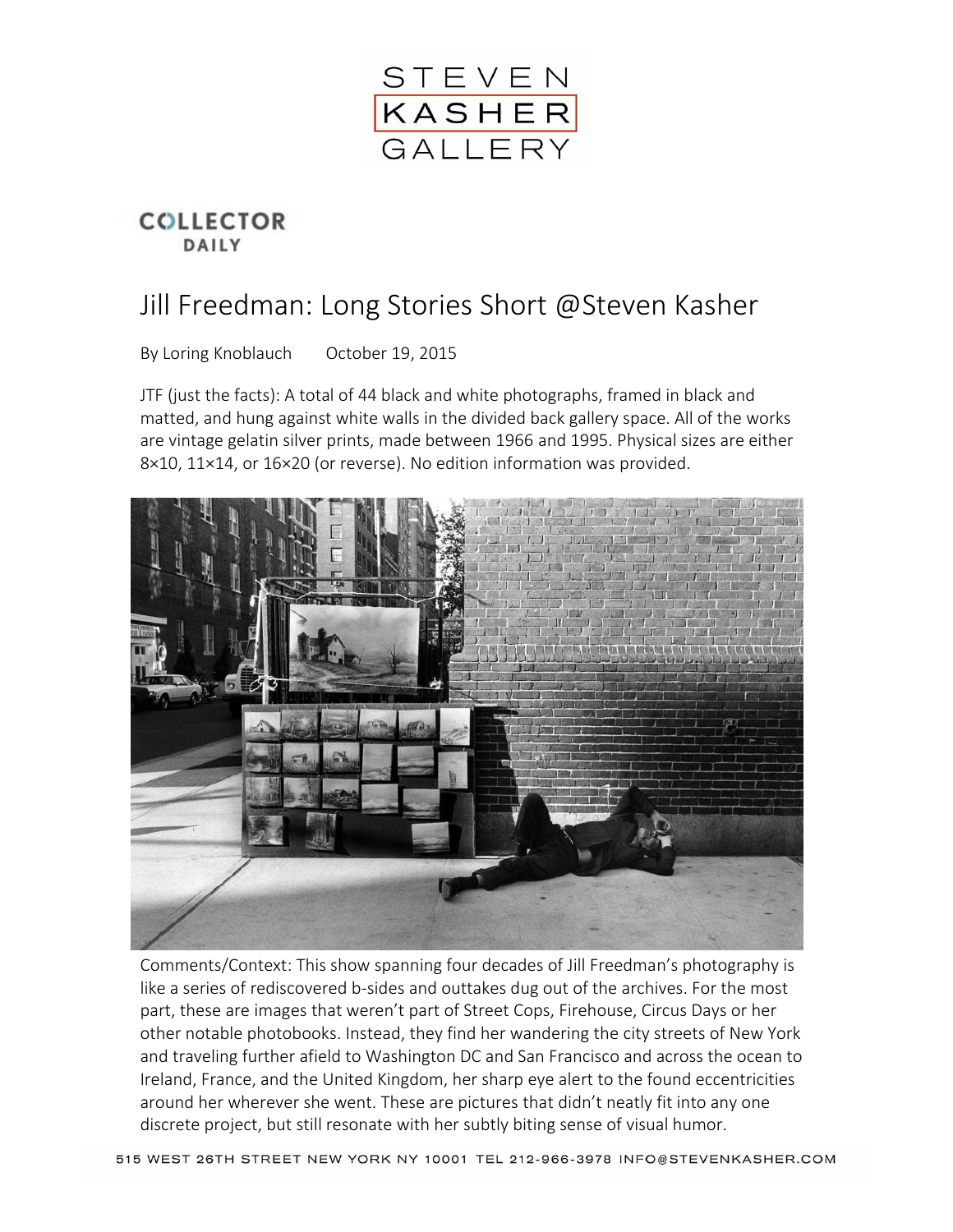

Like any accomplished street photographer, Freedman was ready for the obvious quirks the city (any city) had to throw at her: the naked man in the revolving door, the man in the trenchcoat and fake penis, the mustachioed barrel-chested ballerina in a fluffy tutu. But it is her eye for the telling momentary juxtapositions of urban environments that show off her compositional talents. The crossed arms of a man passed out in the back seat of a car are echoed by a cross on the building across the street. The bent leg of man



standing on a front stoop is balanced by the intrusion of a fancy horse rider with a similarly bent leg. And a particularly dour group of older British ladies, one blowing her nose and another taking an ungainly lick of an ice cream cone, is flanked by the wry graffiti scrawl of "CHRIST LOVED MEN ONLY".

The show moves back and forth in mood between playful discoveries and more sarcastic combinations, often made even more archly caustic by their clever titles. She keeps things light with playing cards in flight, a cat held up with awkward pride, a Coke can arranged with saintly icons, and a kiss falling into an Irish haystack. But men passed out on the sidewalk like corpses make recurring appearances, one manning an unlikely display of painted landscapes and seascapes for sale. And many pictures move somewhere even darker and more doubtful – a lifeless go-go bar, a tired fashion shop owner with a dated window display, a weary protestor on the steps of the Capitol